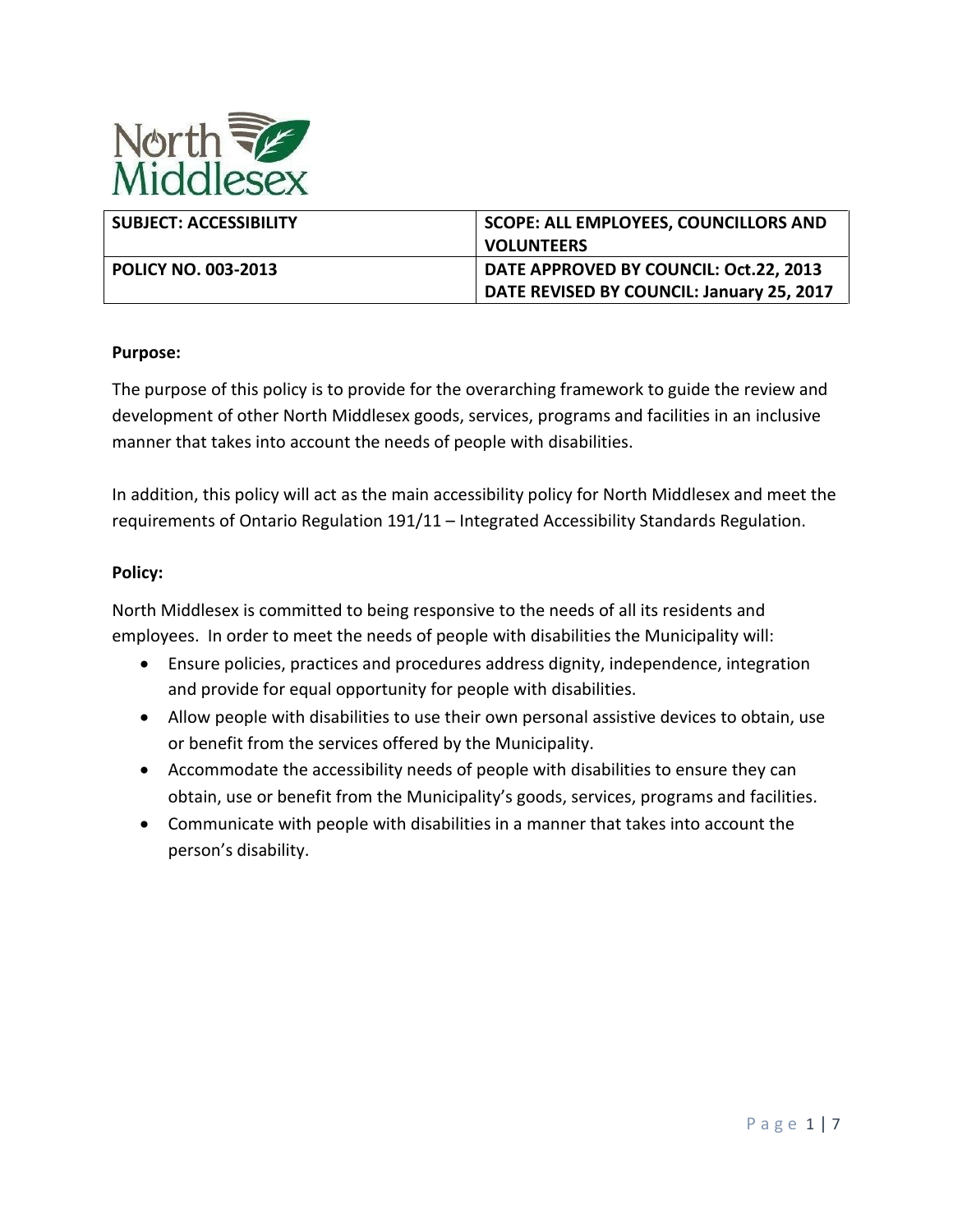The Municipality will promote accessibility by ensuring that compliance is met for all regulations made under the *Accessibility for Ontarians with Disabilities Act,* 2005, S.O. 2005 c. 11.

# **Definitions**

- Disability: as defined by the *Ontario Human Rights Code*, R.S.O. 1990, c. H. 19
- Service Animal

For the purposes of this policy, an animal is a service animal for a person with a disability if:

- 1) the animal can be readily identified as one that is being used by the person for reasons relating to the person's disability, as a result of visual indicators such as the vest or harness worn by the animal; or
- 2) the person provides documentation from one of the following regulated health professionals confirming that the person requires the animal for reasons relating to the disability:
	- i. A member of the College of Audiologists and Speech-Language Pathologists of Ontario.
	- ii. A member of the College of Chiropractors of Ontario.
	- iii. A member of the College of Nurses of Ontario.
	- iv. A member of the College of Occupational Therapists of Ontario.
	- v. A member of the College of Optometrists of Ontario.
	- vi. A member of the College of Physicians and Surgeons of Ontario.
	- vii. A member of the College of Physiotherapists of Ontario.
	- viii. A member of the College of Psychologists of Ontario.
	- ix. A member of the College of Registered Psychotherapists and Registered Mental Health Therapists of Ontario
- Guide Dog: a guide dog as defined in the *Blind Persons' Right Act,* R.S.O. 1990, c. B.7

For all other definitions, refer to the *Integrated Accessibility Standard Regulation* (O. Reg 191/11). This regulation will be referred to as the "IASR" for the remainder of this policy.

# **Accessibility Planning**

The Municipality will establish, implement, maintain and document a multi-year accessibility plan. The multi-year accessibility plan will outline how the Municipality will prevent and remove barriers to accessibility as outlined in the IASR. The multi-year accessibility plan will be developed with the County and participating lower tier municipalities.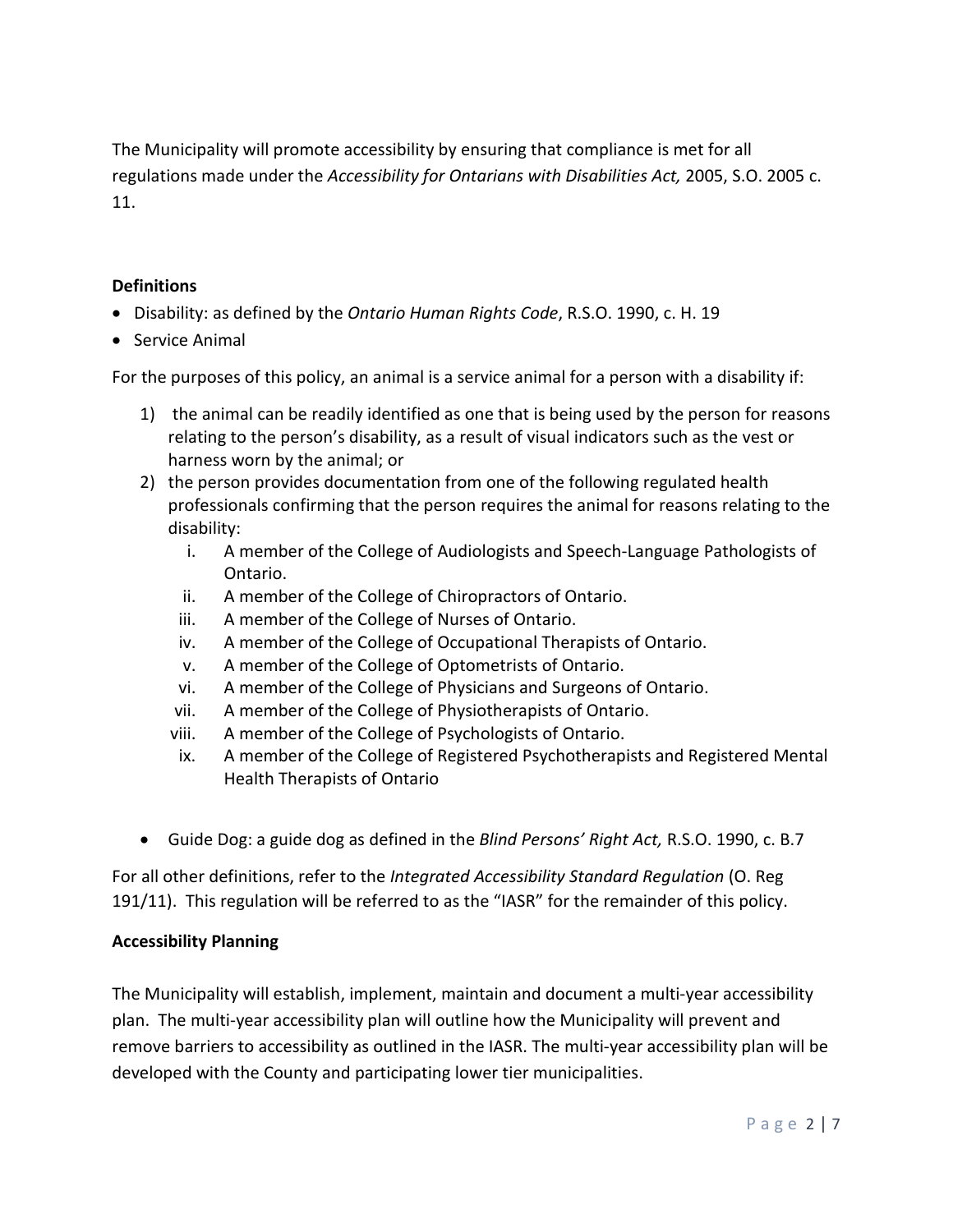The plan will be posted on the County and Municipal websites, and will be available in an accessible format upon request. The plan will be updated at least once every five years.

The County and Municipality will establish, review and update its accessibility plans in consultation with people with disabilities and the Accessibility Advisory Committee.

An annual status report will be prepared outlining the progress taken to implement the strategy of the plan. The status report will be posted on the County and lower tier websites.

### **Procurement**

The Municipality will incorporate accessibility design, criteria and features when purchasing or acquiring goods, services or facilities, except where it is not practicable to do so.

Should the Municipality determine that it is not practicable to incorporate accessibility design, criteria and features when purchasing or acquiring goods, services or facilities, it will provide an explanation upon request.

## **Emergency Procedures, Plans and Public Safety Information**

The Municipality will provide emergency procedures, plans and public safety information in an accessible format or with appropriate communication supports, as soon as practicable, upon request.

## **Accessible Formats and Communication Supports/Format of Documents**

The Municipality will provide alternate formats of information and communications that are produced by, or in direct control of the Municipality upon request. This does not apply to information that the Municipality does not control directly or indirectly through a contractual relationship.

This will be done upon request, in a timely manner and at a cost that is no more than the cost charged for the original format.

When it is not practicable to provide an alternate format, the Municipality will provide an explanation and a summary of the document in an accessible format.

The Municipality will provide communication supports to members of the public upon request.

If the Municipality is unable to obtain the requested communication support, the Municipality will consult with the individual to determine an appropriate alternative method of communication.

The Municipality will consult with the individual making the request to determine the suitability of an accessible format or communication support.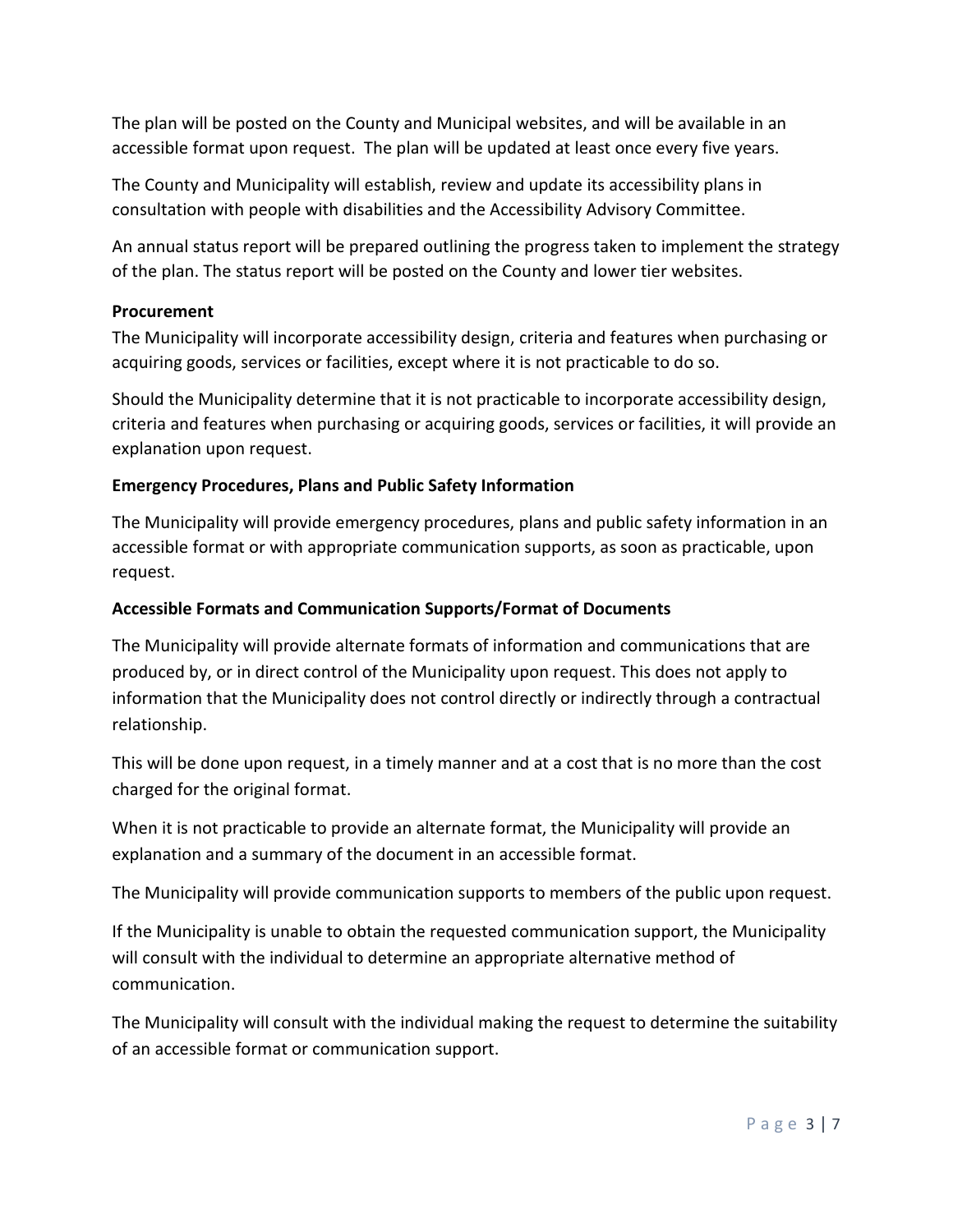## **Feedback**

The Municipality will accept feedback from members of the public relating to the provision of accessible goods, services or facilities to people with disabilities. The Municipality will ensure that the feedback process is accessible to people with disabilities by providing, or arranging for the provision of accessible formats and communication supports, upon request.

The Municipality will develop procedures that specify the actions that will be taken if a complaint is received about the manner in which it provides goods, services or facilities to people with disabilities.

Information regarding the feedback process will be posted on the Municipality's website. Individuals can request this information by contacting the Municipality.

In accordance with section 11 of the *"IASR"* when seeking feedback from the public, the Municipality will provide accessible formats and/or communication supports to members of the public upon request.

### **Temporary Service Disruptions**

If a temporary service disruption is planned the Municipality will give notice of the disruption.

Notice of the disruption will include: the reason for the disruption, its anticipated duration and a description of alternative facilities or services, if any that are available.

Procedures for specific service disruptions will be developed, and a copy of the procedures will be available to individuals upon request.

Notice will be given by posting the information in a conspicuous place as well as by posting the information on the Municipal website and other social media methods deemed appropriate.

### **Support Person**

The Municipality will allow people with disabilities to be accompanied by a support person in all Municipally-owned and operated public facilities. The Municipality reserves the right to request a person with a disability to be accompanied by a support person when on the premises, but only if, after consulting with the person with a disability and consider the available evidence, the Municipality determines that:

- A support person is necessary to protect the health or safety of the person with a disability or the health or safety or others on the premises; and
- There is no other reasonable way to protect the health or safety of the person with a disability and the health or safety of others on the premises.

Admission fees will be waived for support persons who accompany a person with a disability.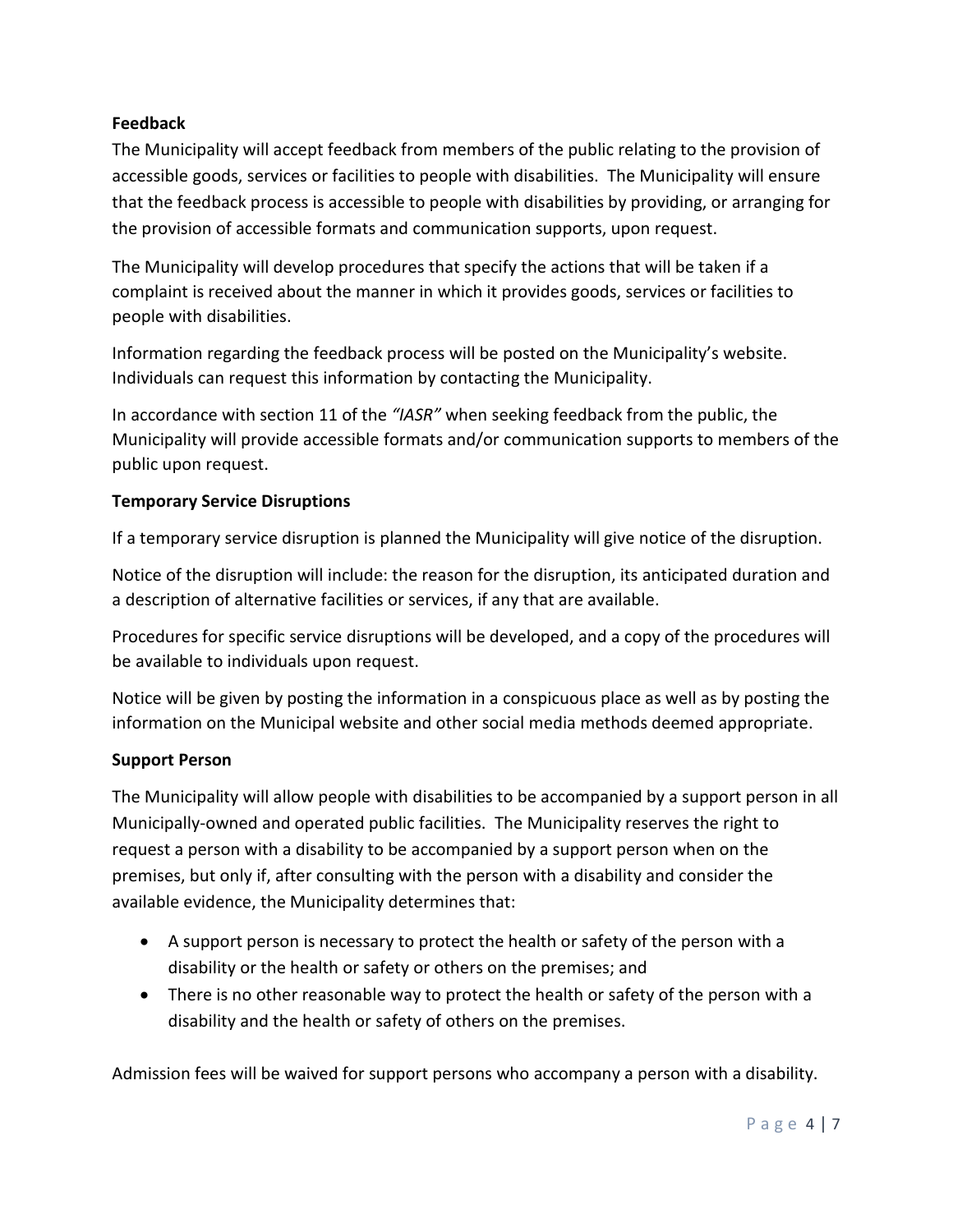### **Service Animals**

The Municipality will ensure that an individual accompanied by a service animal is permitted to enter the premises with the animal and to keep the animal with the individual, unless the animal is otherwise excluded by law from the premises.

If a service animal is excluded by law from the premises, the Municipality will ensure that other measures are available to ensure a person with a disability is able to obtain, use or benefit from the Municipality's goods, services or facilities.

The individual with the service animal is responsible for the care and control of their service animal at all times, while on Municipal premises.

#### **Use of Assistive Devices**

The Municipality will allow people with disabilities to use their own personal assistive devices to obtain services offered by the Municipality.

If a person with a disability is unable to access a service through the use of their own personal assistive device, the Municipality will work with the individual to determine an alternate means for accessing services.

#### **Training**

The Municipality will provide training to:

- All people who are an employee of, or a volunteer with the organization
- All people who participate in developing the organizations policies; and
- All other people who provide goods, services or facilities on behalf of the organization

The training will include:

- An overview of the *Ontario Human Rights Code*
- A review of the *Accessibility for Ontarians with Disabilities Act, 2005*
- A review of the *Integrated Accessibility Standards Regulation* (O.Reg 191/11)
- Specific review of *"IASR"* requirements, based on the duties associated with the employee.
- How to interact and communicate with people with various types of disabilities
- How to interact with people with disabilities who use an assistive device or require the assistance of a guide dog or other service animal or the assistance of a support person.
- How to use equipment or devices available on the Municipality's premises or otherwise provided by the Municipality that may help with the provision of goods, services or facilities to a person with a disability.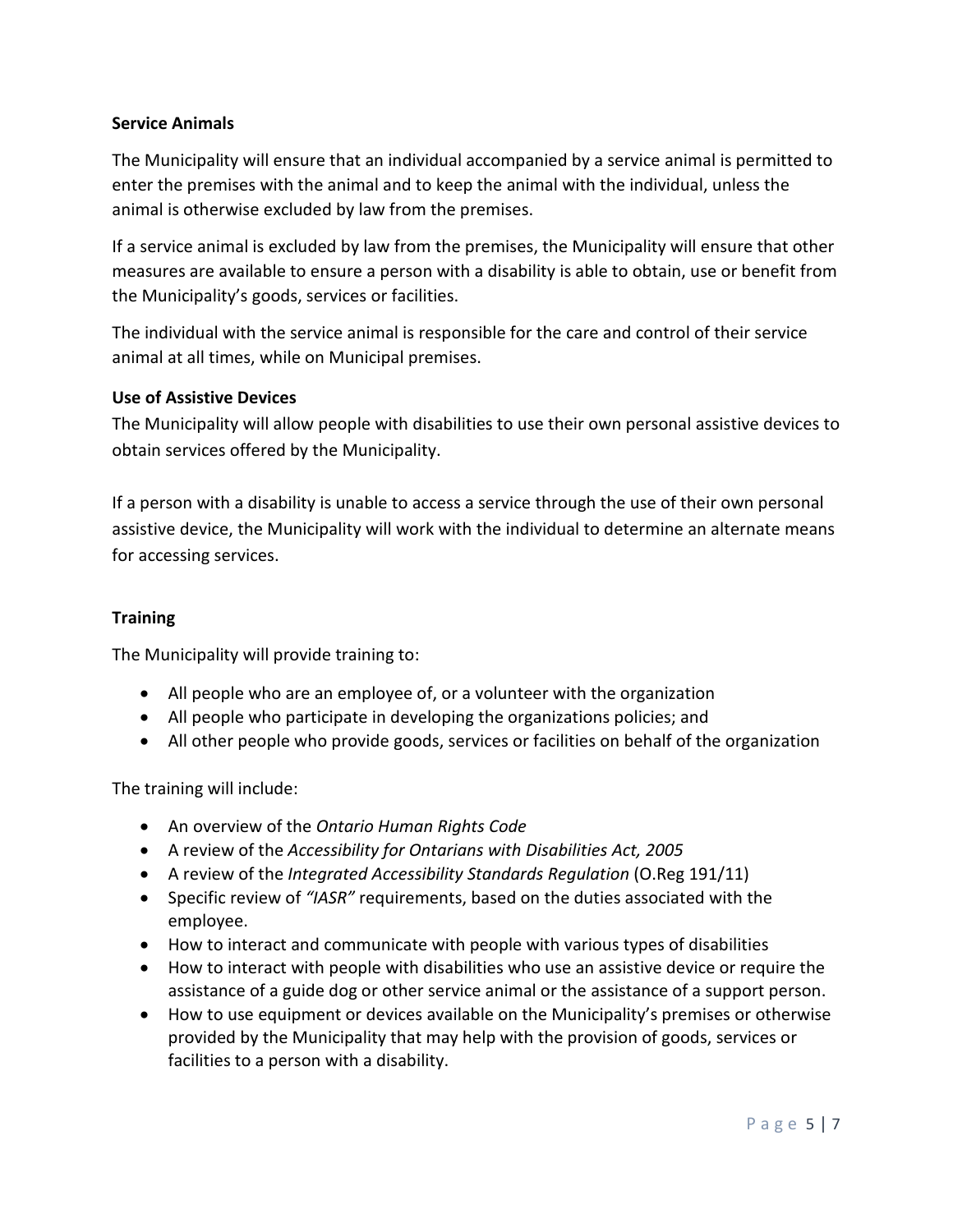• What to do if a person with a disability is having difficulty accessing the Municipality's goods, services or facilities.

The training will be appropriate to the duties of the employees, volunteers and other people. Employees will be trained as soon as practicable. Training will be provided to the aforementioned individuals with respect to any policy changes on an ongoing basis. Training logs will be kept in accordance with the *"IASR".*

## **Design of Public Spaces**

The Municipality will comply with the requirements found in Part IV.1 of the *"IASR"* where applicable, in relation to public spaces.

## **Website and Web Content**

In accordance with the "IASR", the Municipality will ensure that websites and web content are created in a manner keeping with the expectations of the Web Content Accessibility Guidelines 2.0 (WCAG). The Municipality is currently creating websites and web content in accordance with WCAG 2.0, level A and will ensure that websites and web content are created in accordance with level AA by January 1, 2021. If an individual is having difficulty accessing any Municipal owned or operated website, or content found on said websites, they can contact the Municipality.

• Websites

The Information Technology Services Department (ITS) will be responsible for ensuring that new websites are created in accordance with WCAG 2.0.

The Municipality, along with the County's Accessibility Coordinator, will be responsible to ensure that existing websites are maintained in accordance with WCAG 2.0. Existing websites will be scanned quarterly to determine compliance. Existing websites will be updated in accordance with WCAG 2.0 based on a reasonable schedule as defined by the CAO of the Municipality.

Accessible web content is being produced in the following ways:

In-house: Staff receive training that ensures PDF documents are created in accordance with WCAG 2.0.

Purchased Documents or Videos: The Department purchasing a document or video that will be available on the Municipality's website shall ensure that the document or video is created in a manner that ensures compliance with WCAG 2.0.